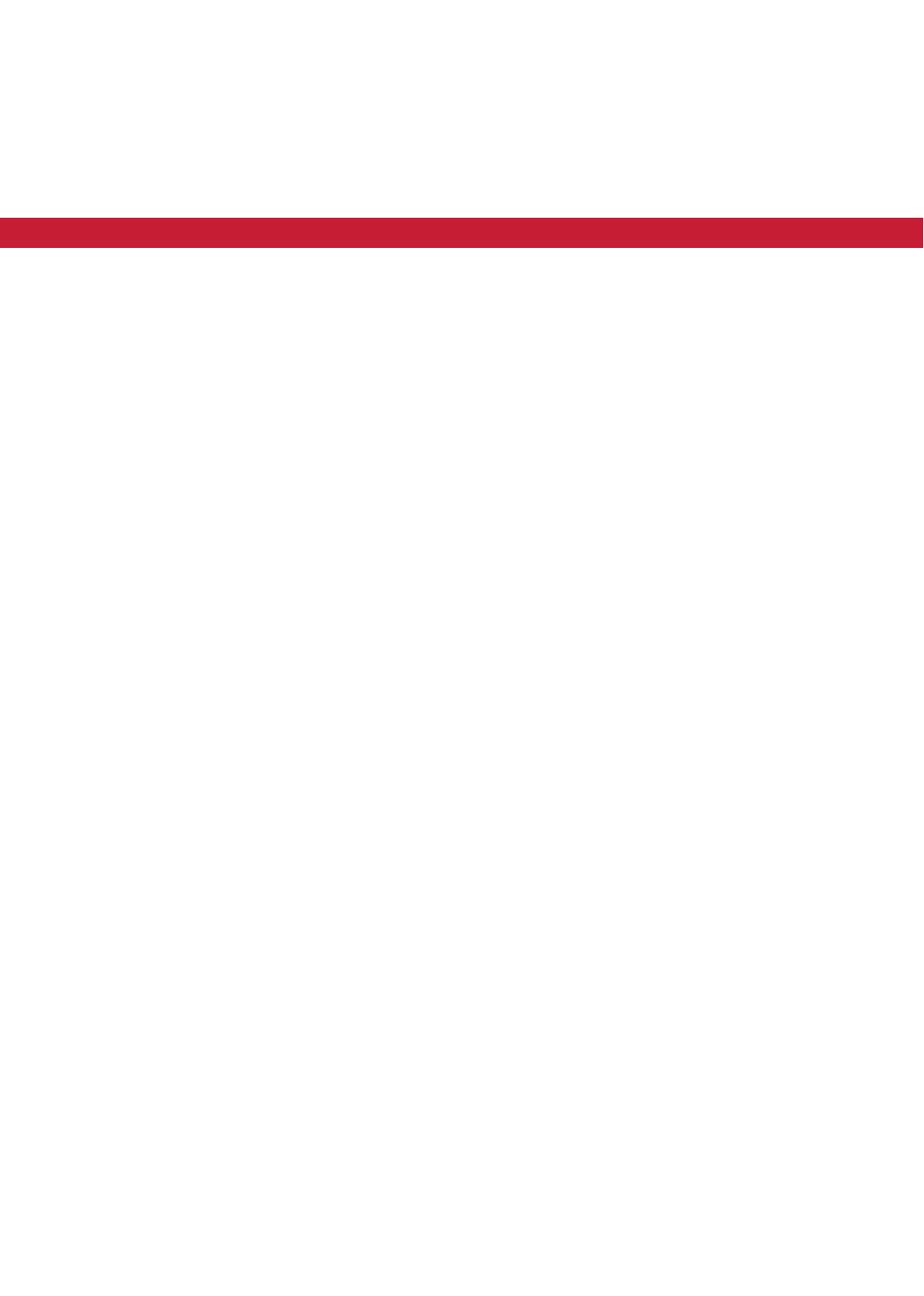# Profile of the fund

#### Investment objective and policy

The aim of Fundsmith Sustainable Equity Fund ("the Fund") is to achieve long term growth in value.

The Fund will invest in equities on a global basis. The Fund's approach is to be a long-term investor in its chosen stocks. It will not adopt short-term trading strategies.

The Fund has stringent investment criteria which the Authorised Corporate Director (ACD) and any appointed investment manager adhere to in selecting securities for the Fund's investment portfolio. These criteria aim to ensure that the Fund invests in businesses which in the opinion of the ACD and Investment Manager are those:

- that can sustain a high return on operating capital employed;
- whose advantages are difficult to replicate;
- which do not require significant leverage to generate returns;
- with a high degree of certainty of growth from reinvestment of their cash flows at high rates of return;
- that are resilient to change, particularly technological innovation; and
- whose valuation is considered by the Fund to be attractive.

The Fund will not invest in businesses which have substantial interests in any of the following sectors:

- aerospace and defence;
- brewers, distillers and vintners;
- casinos and gaming:
- gas and electric utilities;
- metals and mining;
- oil, gas and consumable fuels;
- pornography; and
- tobacco.

In addition, the ACD and the Investment Manager apply further criteria to screen investments in accordance with the ACD's sustainable investment policy.

#### Risk profile

The Fund has no exposure to derivatives and no borrowings. Further, the investments are all in large publicly quoted companies where there is significant liquidity in the stock. The principal risk factor is the market price of the securities held by the Fund which is kept under review in the light of the Fund's objectives.

Currency risk: The Fund's portfolio is a global share portfolio and many of the investments are not denominated in Sterling. There is no currency hedging in place and the price may therefore rise or fall purely on account of exchange rate movements.

Concentration risk: The investment criteria adopted by the Fund significantly limits the number of potential investments. The Fund generally holds 20 to 30 stocks and so it is more concentrated than many other funds. This means that the performance of a single stock within the portfolio has a greater effect on the price of the shares of the Fund.

Operational risk: Failures or delays in operational processes may negatively affect the Fund. There is a risk that any company responsible for the safekeeping of the assets of the Fund may fail to do so properly or may become insolvent, which could cause loss to the Fund.

#### Risk warning

Any stock market investment involves risk. These risk factors are contained in the full Prospectus. Investors should be aware that the price of shares and the income from them can fall as well as rise and investors may not receive back the full amount invested. Past performance is not a guide to future performance.

| <b>Risk and reward profile</b> |                                       |  |  |  |                                                |  |  |
|--------------------------------|---------------------------------------|--|--|--|------------------------------------------------|--|--|
|                                | Lower risk<br>Typically lower rewards |  |  |  | <b>Higher risk</b><br>Typically higher rewards |  |  |
|                                |                                       |  |  |  |                                                |  |  |

The risk category reflects the significance of the Fund's share price fluctuations based on historical data. Historical data may not be a reliable indication of the future risk profile of the Fund. The risk category of the Fund is not guaranteed and may change over time. Further, the lowest category of risk does not mean risk free.

Generally, the higher the risk category, the greater the potential for higher returns but also the higher the risk of losing money. This Fund is ranked at 5 because funds of this type<br>have experienced medium to high rises

There are a number of other risks that are not covered by the indicator above. A full description is contained in the prospectus under the heading "Risk Factors". The most material are currency risk and concentration risk which are explained above.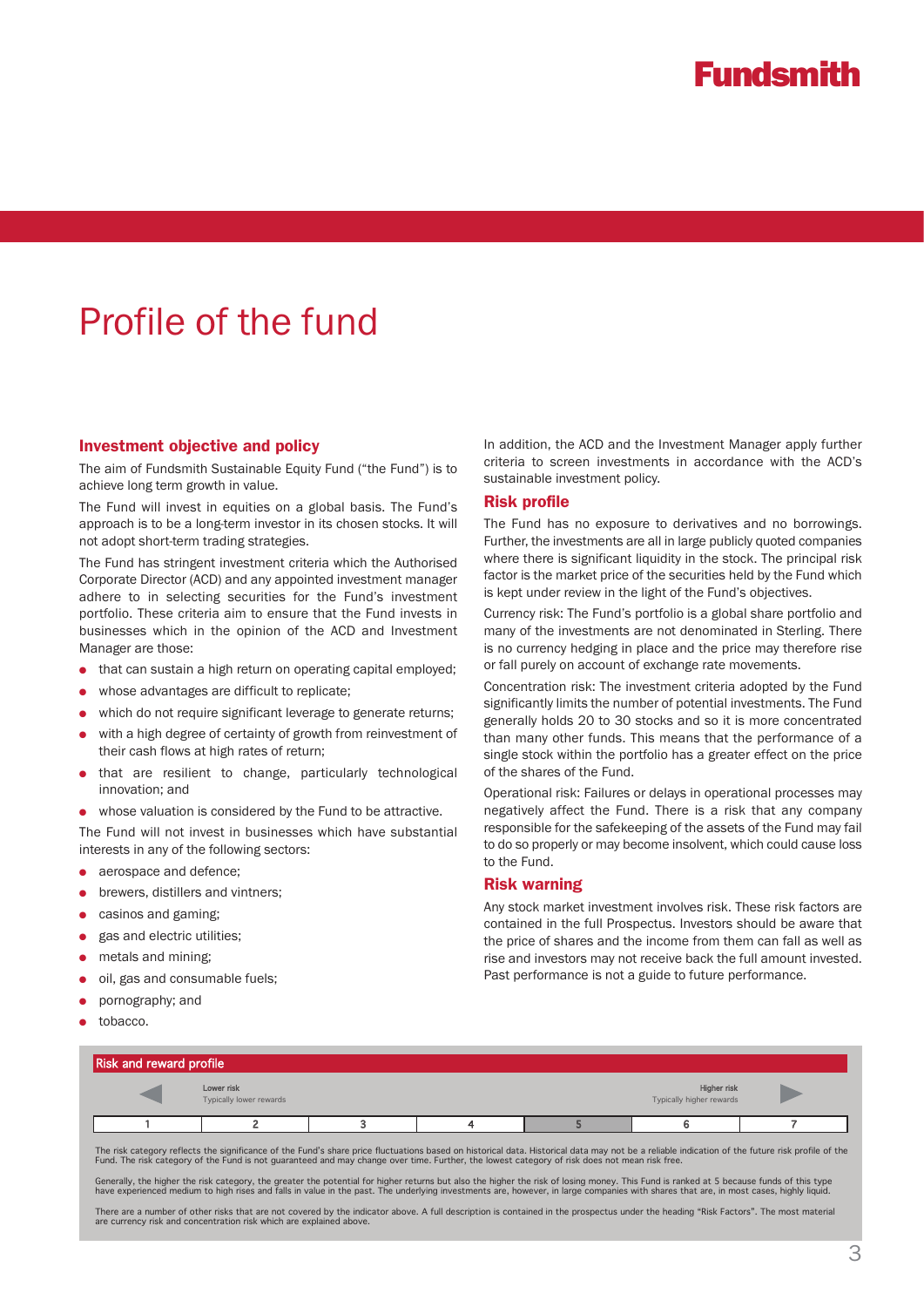# Performance Record

### As at 30 June 2020

|                                               |            | <b>Share Class T - Accumulation</b> | <b>Share Class T - Income</b> |
|-----------------------------------------------|------------|-------------------------------------|-------------------------------|
| Change in net assets per share                | 30.06.20** | $30.06.20**$                        |                               |
|                                               | (p)        | (p)                                 |                               |
| Opening net asset value per share             | 100.00     | 100.00                              |                               |
| Return before operating charges               | 11.67      | 11.64                               |                               |
| Operating charges                             | (0.38)     | (0.37)                              |                               |
| Return after operating charges                | 11.29      | 11.27                               |                               |
| <b>Distributions</b>                          | (0.13)     | (0.11)                              |                               |
| Retained distributions on accumulation shares | 0.13       |                                     | ۰                             |
| Closing net asset value per share             | 111.29     | 111.16                              |                               |
| After direct transaction costs of:            | 0.02       | 0.02                                |                               |
| <b>Performance</b>                            |            |                                     |                               |
| Return after operating charges                | 11.29%     | 11.27%                              |                               |
| <b>Other information</b>                      | £          |                                     | £                             |
| Closing net asset value                       | 5,410,250  | 409,478                             |                               |
| Closing number of shares                      | 4,861,468  | 368,361                             |                               |
| Ongoing charge figure*                        | 1.09%      | 1.09%                               |                               |
| Direct transaction costs                      | 0.06%      | 0.06%                               |                               |
| <b>Prices</b>                                 | (p)        | (p)                                 |                               |
| Highest share price                           | 112.39     | 112.38                              |                               |
| Lowest share price                            | 88.84      | 88.84                               |                               |

|                                               |             |             | <b>Share Class I - Accumulation</b> |                          | <b>Share Class I - Income</b> |               |
|-----------------------------------------------|-------------|-------------|-------------------------------------|--------------------------|-------------------------------|---------------|
| Change in net assets per share                | 30.06.20    | 31.12.19    | $31.12.18***$                       | 30.06.20                 | 31.12.19                      | $31.12.18***$ |
|                                               | (p)         | (p)         | (p)                                 | (p)                      | (p)                           | (p)           |
| Opening net asset value per share             | 130.01      | 105.93      | 100.00                              | 128.75                   | 105.34                        | 100.00        |
| Return before operating charges               | 9.88        | 25.39       | 7.23                                | 9.90                     | 25.25                         | 7.24          |
| Operating charges                             | (0.64)      | (1.31)      | (1.30)                              | (0.63)                   | (1.30)                        | (1.30)        |
| Return after operating charges                | 9.24        | 24.08       | 5.93                                | 9.27                     | 23.95                         | 5.94          |
| <b>Distributions</b>                          | (0.53)      | (0.54)      | (0.54)                              | (0.64)                   | (0.54)                        | (0.60)        |
| Retained distributions on accumulation shares | 0.53        | 0.54        | 0.54                                | $\overline{\phantom{a}}$ |                               |               |
| Closing net asset value per share             | 139.25      | 130.01      | 105.93                              | 137.38                   | 128.75                        | 105.34        |
| After direct transaction costs of:            | 0.04        | 0.05        | 0.17                                | 0.04                     | 0.05                          | 0.17          |
| <b>Performance</b>                            |             |             |                                     |                          |                               |               |
| Return after operating charges                | 7.11%       | 22.73%      | 5.93%                               | 7.20%                    | 22.73%                        | 5.94%         |
| <b>Other information</b>                      | £           | £           | £                                   | £                        | £                             | £             |
| Closing net asset value                       | 188,962,101 | 143,208,987 | 67,029,889                          | 155,508,019              | 172,847,707                   | 117,081,258   |
| Closing number of shares                      | 135,696,489 | 110,155,339 | 63,277,160                          | 113,198,236              | 134,255,642                   | 111,142,170   |
| Ongoing charge figure*                        | 0.98%       | 1.05%       | 1.05%                               | 0.98%                    | 1.05%                         | 1.05%         |
| Direct transaction costs                      | 0.06%       | 0.04%       | 0.14%                               | 0.06%                    | 0.04%                         | 0.14%         |
| <b>Prices</b>                                 | (p)         | (p)         | (p)                                 | (p)                      | (p)                           | (p)           |
| Highest share price                           | 140.51      | 136.52      | 115.65                              | 139.14                   | 135.26                        | 115.16        |
| Lowest share price                            | 111.05      | 103.83      | 94.30                               | 109.97                   | 103.25                        | 94.31         |

\*The Ongoing Charge Figure (OCF) is the ratio of the Fund's total disclosable costs (excluding overdraft interest) to the average net assets of the Fund.

The prices in the above table are different from the published dealing prices that were available for investors on the 30 June. This is to comply with accounting rules that require us to publish the net asset value in this report based on close of day prices. The dealing prices were used in the investment managers review and the factsheet as the fund could only be bought or sold at those prices.

\*\*From inception 2 March 2020 to 30 June 2020.

4 \*\*\*From inception 1 November 2017 to 31 December 2018.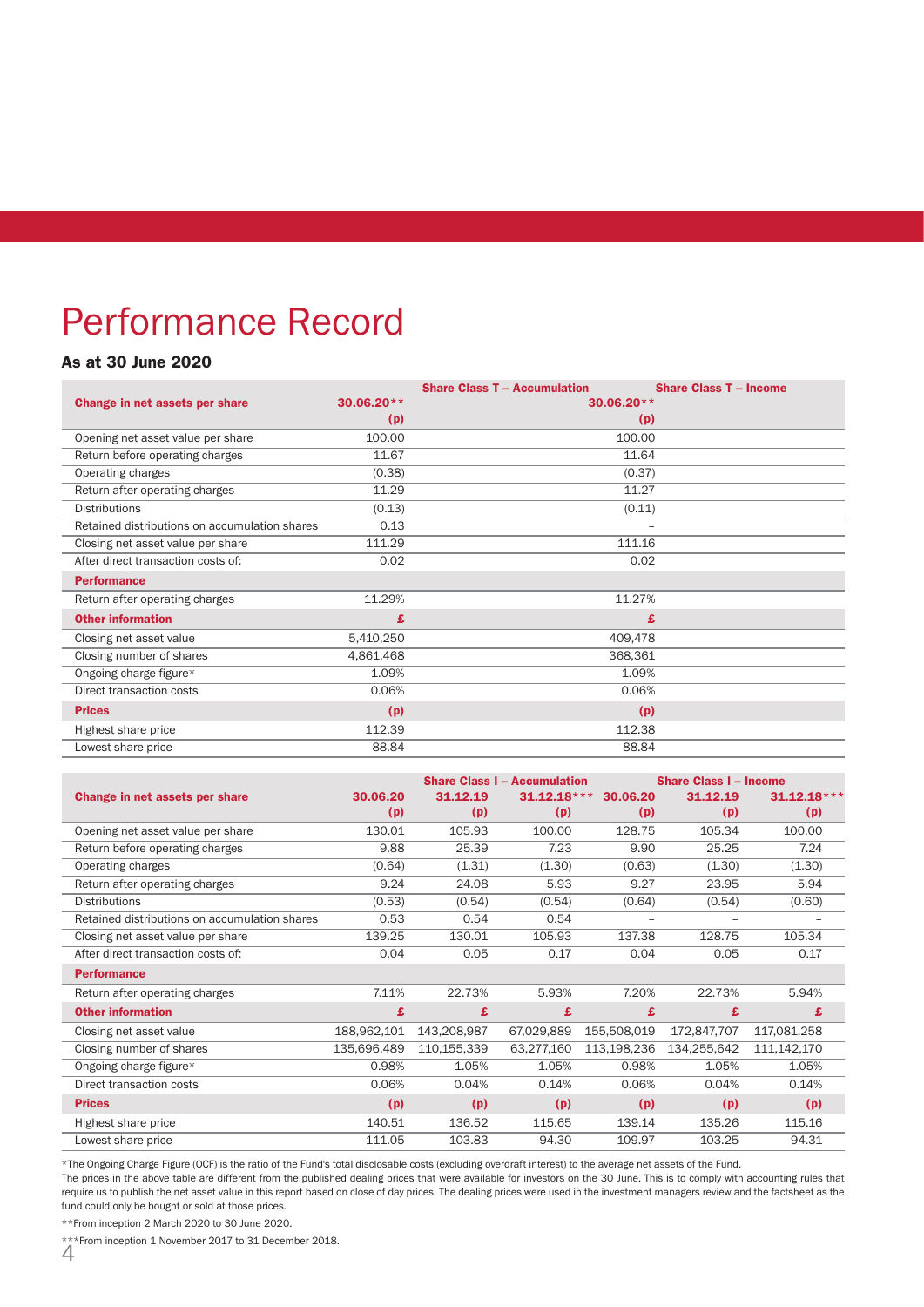# Information on the fund



The figures in brackets show comparative figures at 31 December 2019.

\* Breakdown by geography is by country listing and not reflective of breakdown by operations.

### Summary of significant changes

| For the six months to 30 June 2020 |                | For the six months to 30 June 2019 |              |
|------------------------------------|----------------|------------------------------------|--------------|
| <b>Largest purchases</b>           | Cost(E)        | <b>Largest purchases</b>           | Cost(f)      |
| <b>Starbucks</b>                   | 13,947,633     | <b>Reckitt Benckiser</b>           | 5,193,159    |
| <b>Becton Dickinson</b>            | 8,418,201      | Amadeus IT                         | 5,033,669    |
| Stryker                            | 6,097,550      | Visa                               | 3,999,271    |
| L'Oréal                            | 6,046,929      | <b>McCormick</b>                   | 3,998,468    |
| <b>Automatic Data Processing</b>   | 4,739,514      | Waters                             | 3,997,490    |
| Total                              | 39,249,827     | <b>Total</b>                       | 22,222,057   |
| Total purchases for the six months | 67,875,649     | Total purchases for the six months | 60,502,335   |
| <b>Largest sales</b>               | Proceeds $(E)$ | <b>Largest sales</b>               | Proceeds (£) |
| Clorox                             | 16,420,115     | Colgate-Palmolive                  | 2,446,726    |
| Waters                             | 4,650,373      | L'Oréal                            | 194,126      |
| Coloplast                          | 4,004,362      | $\overline{\phantom{m}}$           |              |
| <b>Reckitt Benckiser</b>           | 3,041,648      | $\overline{\phantom{m}}$           |              |
| L'Oréal                            | 3,031,385      | $\overline{\phantom{m}}$           |              |
| <b>Total</b>                       | 31,147,883     | <b>Total</b>                       | 2,640,852    |
| Total sales for the six months     | 58,047,312     | Total sales for the six months     | 2,640,852    |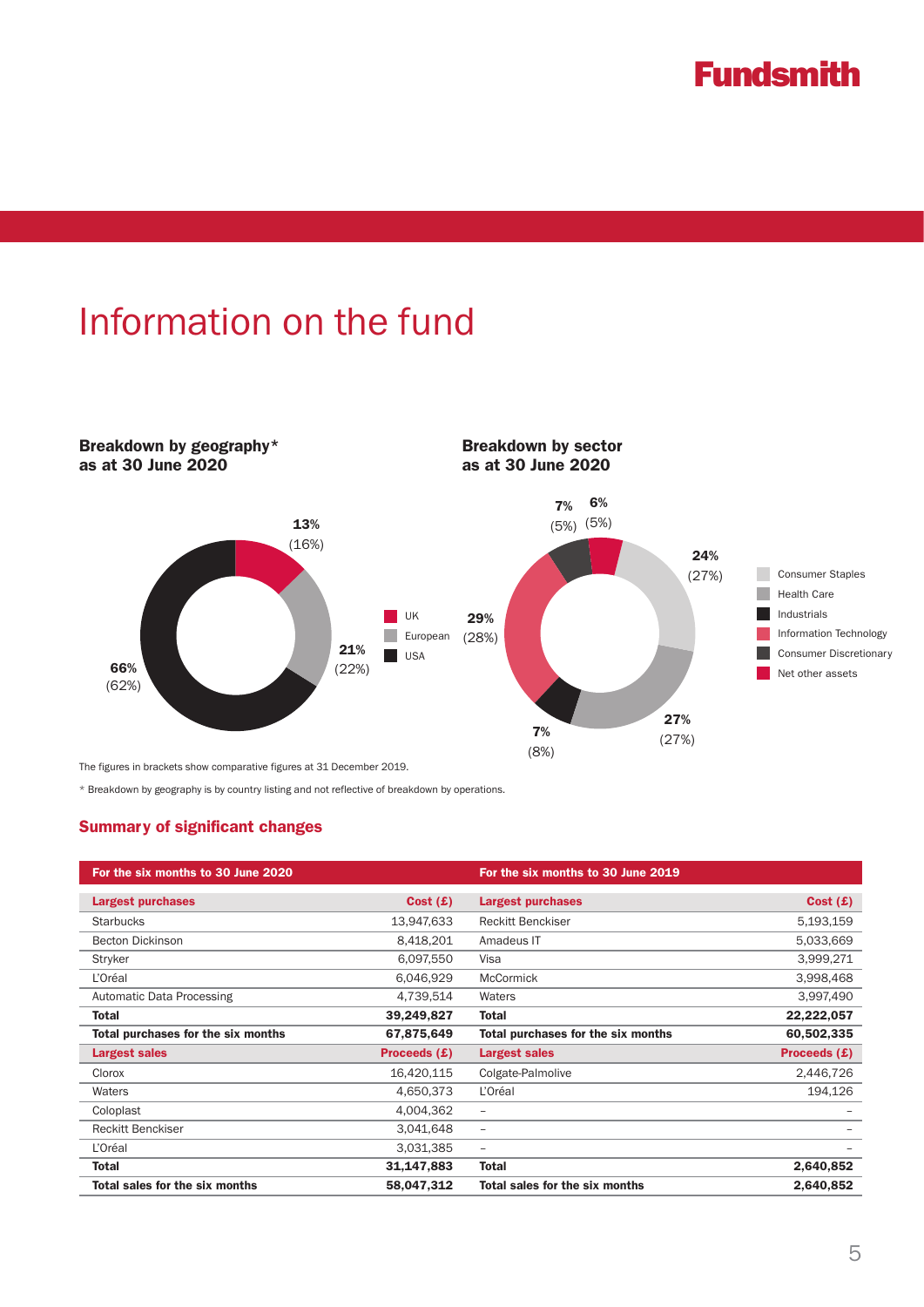# Investment Manager's review

The table below shows the performance of the Fund during the first half of 2020 and since inception and other comparators:

|                                          | $01.01.20 -$ |                   | <b>Since Inception</b> |  |  |
|------------------------------------------|--------------|-------------------|------------------------|--|--|
|                                          | 30.06.20     | <b>Cumulative</b> | <b>Annualised</b>      |  |  |
|                                          | %            | %                 | $\%$                   |  |  |
| <b>Fundsmith Sustainable Equity Fund</b> | $+7.2$       | $+39.3$           | $+13.3$                |  |  |
| <b>MSCI World</b>                        | $+1.0$       | $+22.2$           | $+7.8$                 |  |  |
| <b>FTSE100</b>                           | $-16.9$      | $-8.1$            | $-3.1$                 |  |  |
| <b>UK Gilts</b>                          | $+4.5$       | $+10.9$           | $+4.0$                 |  |  |
| Cash                                     | $+0.3$       | $+1.9$            | $+0.7$                 |  |  |

Our Fund outperformed what is perhaps the most obvious comparator - the MSCI World Index - by a bit over 6% during the first half of 2020. It outperformed the FTSE100 Index which is relevant to many of our UK investors by over 24%.

This was obviously a tumultuous period in the world economy and stock markets and we are pleased that our Fund performed in the way we would have hoped and expected in such conditions.

The main contributors to our performance in the first half of 2020 were:

| <b>TOP FIVE</b>           | % Contribution |
|---------------------------|----------------|
| PayPal                    | $+2.91$        |
| Microsoft                 | $+2.11$        |
| Coloplast                 | $+1.56$        |
| <b>IDEXX Laboratories</b> | $+1.56$        |
| Clorox                    | $+1.38$        |

PayPal and Microsoft both find themselves in ideal positions to benefit from the digital transformation which the pandemic has accelerated.

The bottom five detractors from our Fund's performance during the period were:

| <b>BOTTOM FIVE</b> | % Contribution |
|--------------------|----------------|
| Marriott           | $-2.08$        |
| Amadeus            | $-1.56$        |
| Waters             | $-0.75$        |
| Stryker            | $-0.66$        |
| Sage               | $-0.57$        |

Our dialogue with the management of Amadeus and Marriott suggests that both are correctly focused on survival in a position to continue operating for 18 months to two years even if there is no improvement in the travel and hospitality industry. Moreover, they believe that their market positions may be strengthened by these events.

We sold our position in Clorox, the US consumer goods company which largely operates in the household cleaning products segment. This was unusual for us as we had only purchased the shares in 2019 but the rise in demand for disinfectant products produced such a strong share price performance that we thought this presented an opportunity to switch our investment into another company which we wished to own and whose share price has been significantly reduced by events - Starbucks, the world's leading coffee retailer. We believe that it has better growth prospects than Clorox and is likely to emerge from the pandemic with a strengthened market position.

Our portfolio turnover for the period was 1.8%. We spent just £98,587 or 0.031% of FSEF's Net Asset Value or 3.1 basis points (a basis point or bp or "bip" as it is pronounced being one hundredth of a percent) of the average value of the Fund. Hopefully, this illustrates that we have the same long term, low turnover approach for FSEF which we believe is one of the keys to good investment performance. This compares to 0.1bps last year so you can see that the broking community should still not be ordering fast cars or yachts based upon our largesse.

The Ongoing Charges Figure of OCF for our Fund was just 8bps over the Annual Management Charge. This is lower than the full year 2019 and the first half 2019. If you add the costs of all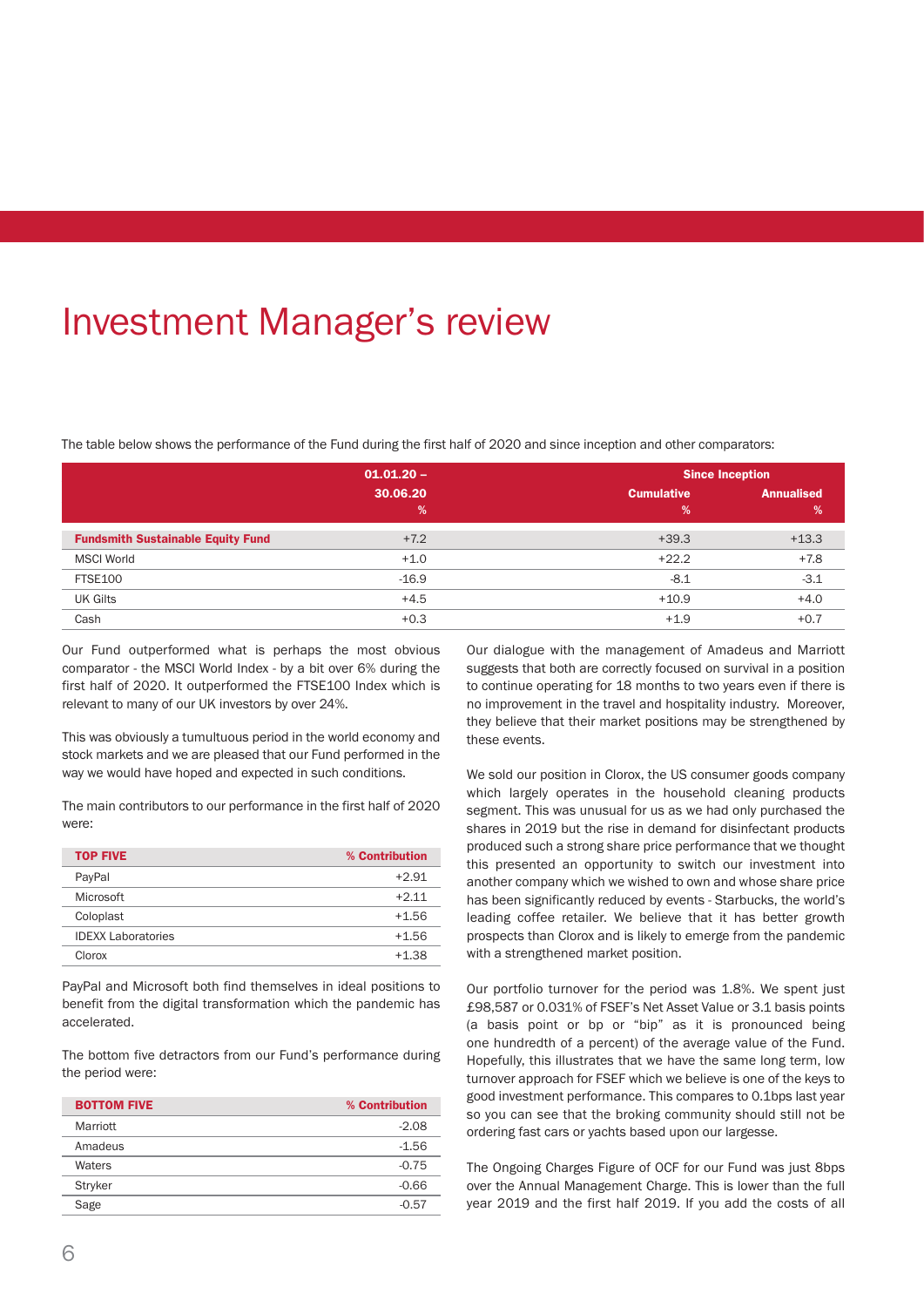## Investment Manager's review (continued)

dealing to this in order to derive the Total Cost of Investment or TCI this rises to 1.04%. This compares to 1.09% for the whole of 2019 and 1.12% for the comparable period last year.

We monitor many statistics in order to assess the sustainability of our portfolio. As at 30th June they showed the following:

| <b>RepRisk Indicators (RRI)</b>      | <b>FSEF</b> | <b>S&amp;P 500</b> |
|--------------------------------------|-------------|--------------------|
| Environmental                        | 3.1         | 4.7                |
| Social                               | 8.5         | 12.3               |
| Governance                           | 11.3        | 11.3               |
| <b>Total RRI</b>                     | 22.9        | 28.3               |
| 1 month RRI Change                   | $+0.0$      | $-0.5$             |
| Peak 24 Month RRI                    | 36          | 41                 |
| <b>RepRisk Rating (RRR)</b>          | <b>BBB</b>  | BB                 |
|                                      |             |                    |
| <b>Innovation</b>                    | <b>FSEF</b> | <b>S&amp;P 500</b> |
| R&D as % of sales                    | 5.6%        | 4.6%               |
| Organic Growth                       | 6.9%        | n/a                |
| Capital Impact                       | 0.59        | 0.21               |
|                                      |             |                    |
| <b>Environmental</b>                 | <b>FSEF</b> | <b>S&amp;P 500</b> |
|                                      |             |                    |
| Waste (tonnes/£m of FCF)             | 27          | 3,423              |
| Hazardous waste (tonnes/£m of FCF)   | 1.5         | 25                 |
| Water (m3/£m of FCF)                 | 3,284       | 351,759            |
| GHG/CO2 emissions (tonnes/£m of FCF) | 220         | 8,698              |
| Energy (MWh/£m FCF)                  | 772         | 44,428             |
|                                      |             |                    |
| <b>Social</b>                        | <b>FSEF</b> | <b>S&amp;P 500</b> |
| <b>Women Executives</b>              | 37%         | 18%                |
| <b>Women Directors</b>               | 32%         | 26%                |
|                                      |             |                    |
| <b>Governance</b>                    | <b>FSEF</b> | <b>S&amp;P 500</b> |
| <b>UN Global Compact Signatories</b> | 41%         | 14%                |
| <b>Independent Directors</b>         | 78%         | 85%                |

The sustainability of the companies in the FSEF portfolio on these measures was markedly better than the main index for which we can get comparable data - the S&P 500 Index-on every count with the sole exception of the percentage of independent directors which was 78% versus 85% for the Index. This arises because some of the companies we invest in have controlling stakes held

by founding families or their foundations and the directors they appoint are not regarded as independent. However, this type of shareholding can be a positive influence which enables management of companies to take a genuinely long term view to the benefit of all shareholders so not only are we prepared to live with this but we positively embrace it.

Some of these statistics are not ostensibly monitored by almost all other sustainability funds, namely those which measure fundamental aspects of business sustainability which we label "Innovation" such as:

- R&D as % of sales-how much of sales revenue is spent on product development
- Organic growth-sales revenue growth excluding M&A and FX
- Capital impact-this is a proprietary measure Fundsmith devised which uses the formula of capital expenditure ("capex") /depreciation multiplied by return on capital. Thus, an average company might have capex roughly in line with deprecation so capex/depreciation  $= 1.0$  and a return on capital of some 15% currently, which is why the number for the S&P 500 is 0.15 (1.0 x 0.15). As you can see from the FSEF portfolio's Capital Impact of 0.59, the companies in our portfolio are investing more than the average for the Index and at better rates of return.

We seek to view sustainability in holistic fashion insofar as we see little point in assembling a portfolio of companies which do well in assessments of environmental impact, governance and reputational risk but which are not implementing basic business disciplines to ensure their longevity.

Fund liquidity is a subject which has attracted a lot of attention recently and I thought I should offer some observations about our Fund in an effort to answer any queries you might have. The Fundsmith Sustainable Equity Fund never invests, nor will it ever invest, in unquoted companies. Nor does it own any small or mid cap companies. The smallest companies from a market value perspective that the Fundsmith Sustainable Equity Fund invests in are all members of the FTSE 100 Index and the average market capitalisation of our portfolio companies at the end of June was £129.6bn. We have published a liquidity measure on our monthly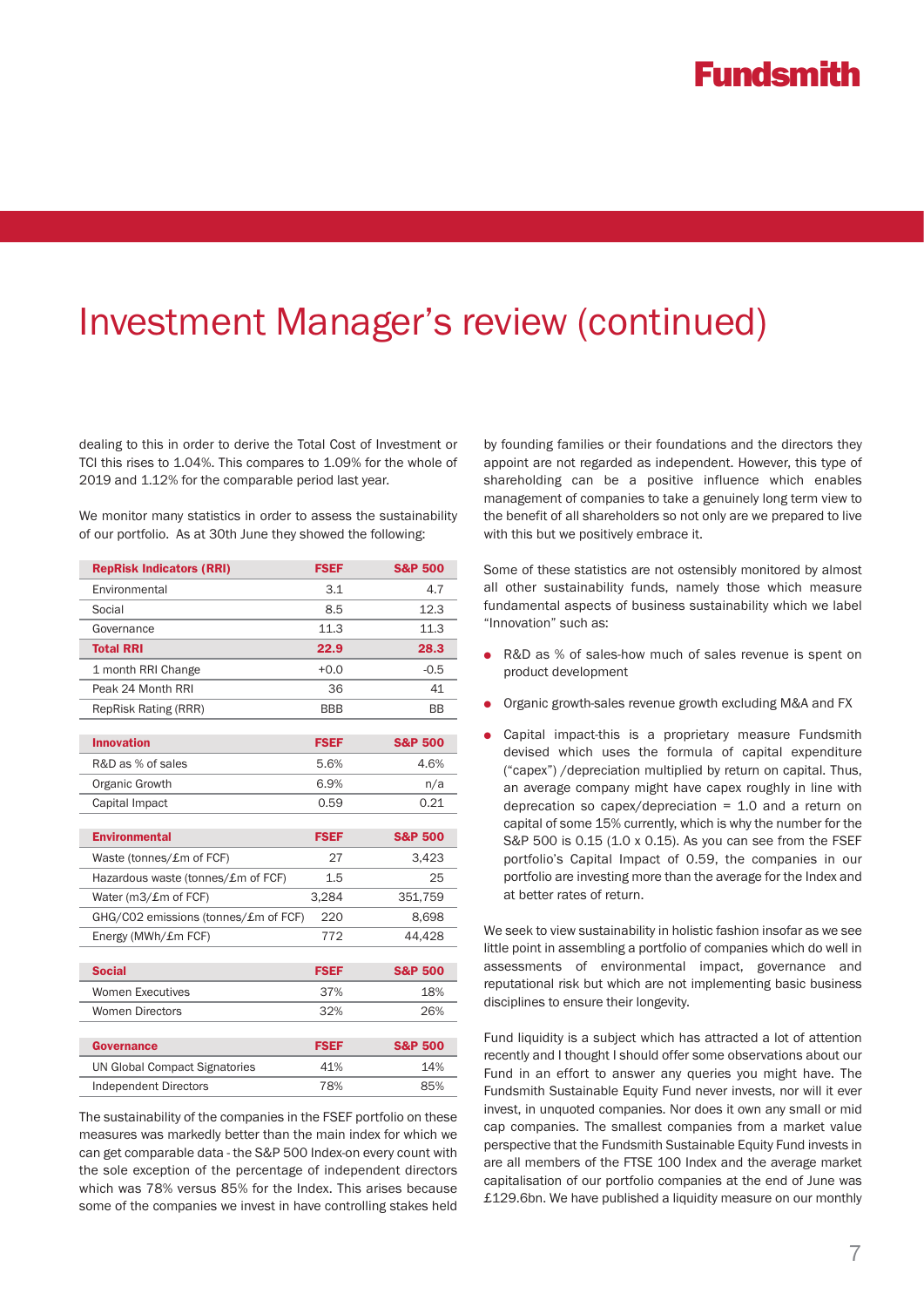# Investment Manager's review (continued)

factsheet since inception, as we have always regarded this as an important subject, and at the end of June it showed that we could liquidate 100% of our Fund (c.£351m) in 7 days (based on trading 30% of the trailing 20 day average volume). It is hard to conceive of an equity fund which could be significantly more liquid.

We face an uncertain outlook given recent events, but 'twas ever thus. We have no crystal ball unlike the commentators who tell us that the recovery from the pandemic and resulting closure of economic activities deemed non-essential will be shaped like a V, a U, a W, a bathtub or the Nike swoosh (I'm not making this up). No one knows-as the economist J K Galbraith said 'The only function of economic forecasting is to make astrology look respectable'. However, what we know is that we have assembled a portfolio of high quality companies which have to date proven to be resilient. If you are a long term investor that is the most certain determinant of your future returns.

Terry Smith Fundsmith LLP 28 August 2020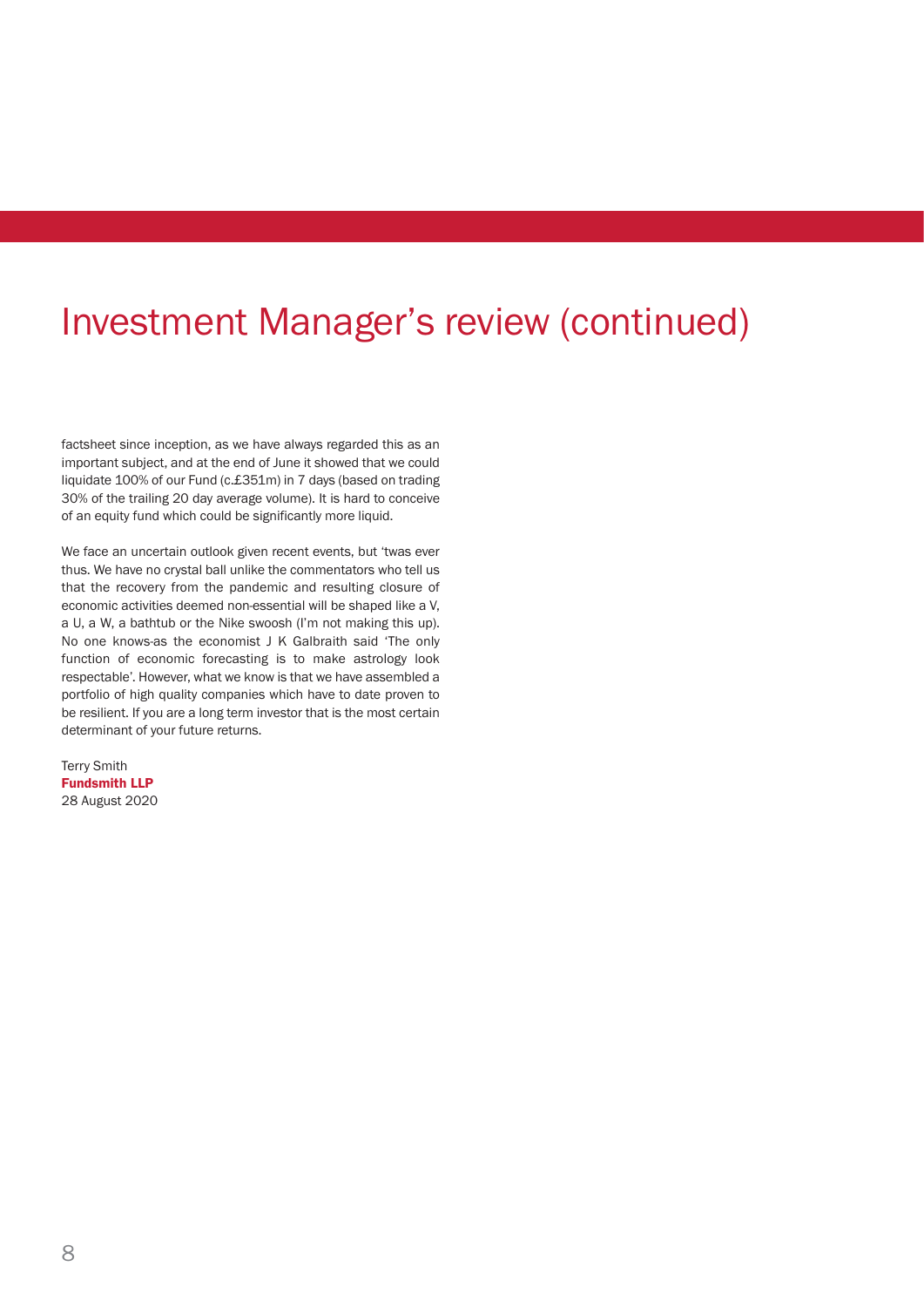# Further information

#### Reports and accounts

Each year, we will publish on our website (www.fundsmith.green) annual and semi-annual reports discussing investment activity during the period and providing management commentary.

#### UCITS IV

The Fund is an Undertaking for Collective Investment in Transferable Securities ("UCITS IV") for the purpose of the Council Directives 2001/107/EC ("the Management Directive") and 2001/108/EC ("the Product Directive").

#### **Prospectus**

The Fund Prospectus, an important document describing Fundsmith Sustainable Equity Fund in detail, is available from the ACD, which is responsible for the management and administration of the Funds.

Also available are the Key Investor Information Document (KIID) and the Supplementary Information Documents (SID).

The ACD for Fundsmith Sustainable Equity Fund is Fundsmith LLP located at 33 Cavendish Square, London W1G 0PW.

All documents are available on the website.

#### Minimum investment

The Fund has two different types of share classes:

I shares and T shares.

The T share class has been used as the representative share class.

There are two types of share available in each class – Income shares or Accumulation shares.

| Minimum lump sum investment level    | £1,000 |
|--------------------------------------|--------|
| Minimum regular sum investment level | £100   |
| Minimum top-up investment amount     | £250   |
| Minimum holding level                | £1,000 |

#### Publication of prices

The prices of Shares are published daily on the ACD's website at www.fundsmith.green. Shareholders can also obtain the current price of their Shares by calling the ACD on 0330 123 1815.

#### Dealing Charges

There are no dealing charges on the purchase, sale or switching of shares.

#### Dilution Adjustment

The ACD may impose a dilution adjustment to the share price.

The dilution adjustment aims to mitigate the costs to the Fund of making investments (when additional cash is available following new investment into the Fund) or selling investments in order to meet redemption requests.

Further information regarding the circumstances in which a dilution adjustment may be applied is set out in the full Prospectus.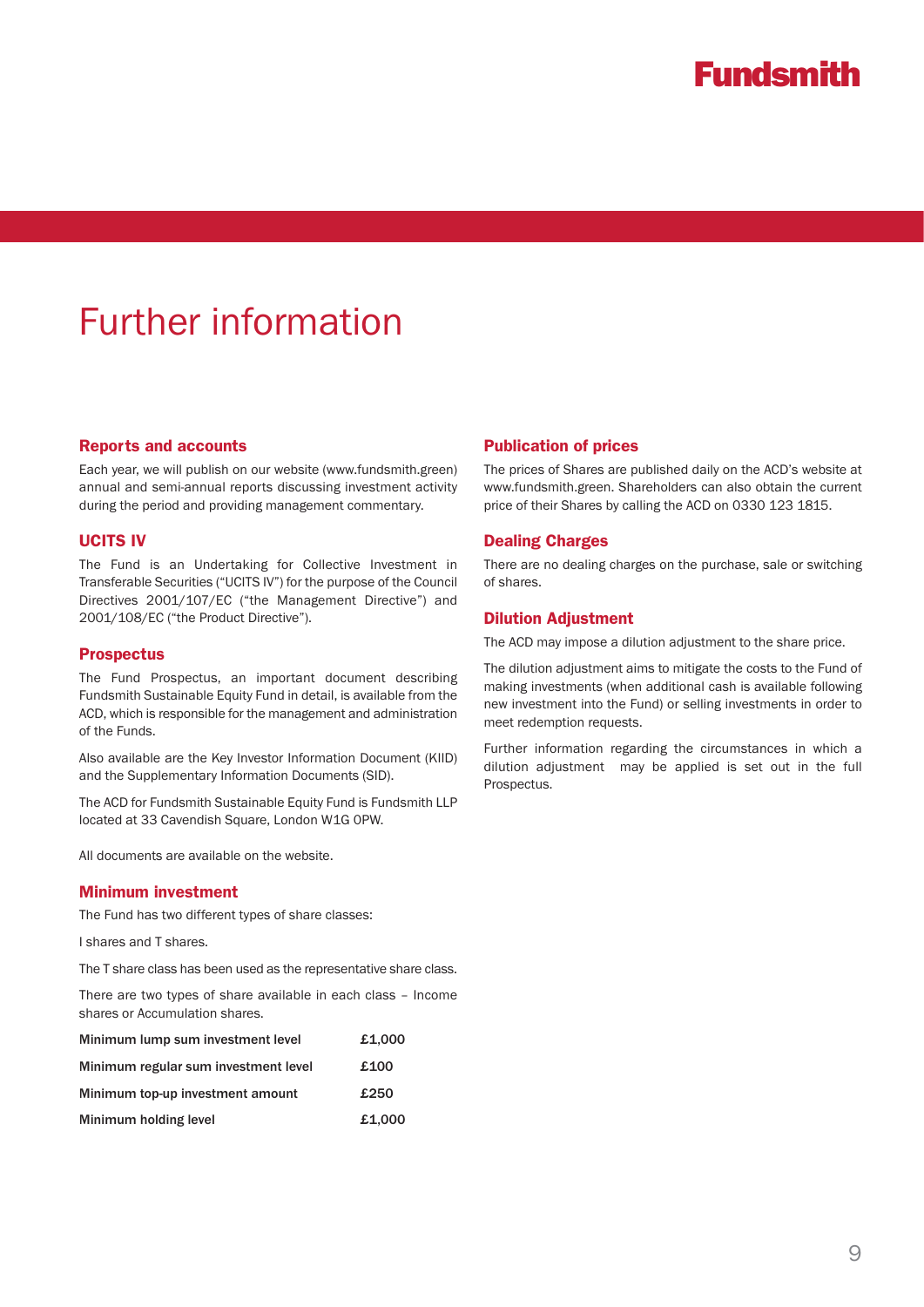# Contact details

### Dealing and enquiries

Fundsmith LLP PO Box 10846 **Chelmsford** Essex CM99 2BW United Kingdom

Telephone: 0330 123 1815 www.fundsmith.green

#### Registered office

Fundsmith Sustainable Equity Fund 33 Cavendish Square London W1G 0PW United Kingdom

Authorised and regulated by The Financial Conduct Authority. FCA Registration Number 784191

### Authorised Corporate Director

Fundsmith LLP 33 Cavendish Square London W1G 0PW United Kingdom

Authorised and regulated by The Financial Conduct Authority. FCA Registration Number 523102

#### Registrar

SS&C Financial Services International Limited SS&C House St Nicholas Lane Basildon Essex SS15 5FS United Kingdom

### Administrator

State Street Bank and Trust Company 20 Churchill Place London E14 5HJ United Kingdom

#### **Depositary**

State Street Trustees Limited Quartermile 3 10 Nightingale Way Edinburgh EH3 9EG United Kingdom

Authorised and regulated by The Financial Conduct Authority. FCA Registration Number 186237

#### Independent auditors

Deloitte LLP 2 New Street Square London EC4A 3BZ United Kingdom

### Financial Conduct Authority

12 Endeavour Square London E20 1JN United Kingdom Telephone: 0845 606 1234 Website: www.fca.org.uk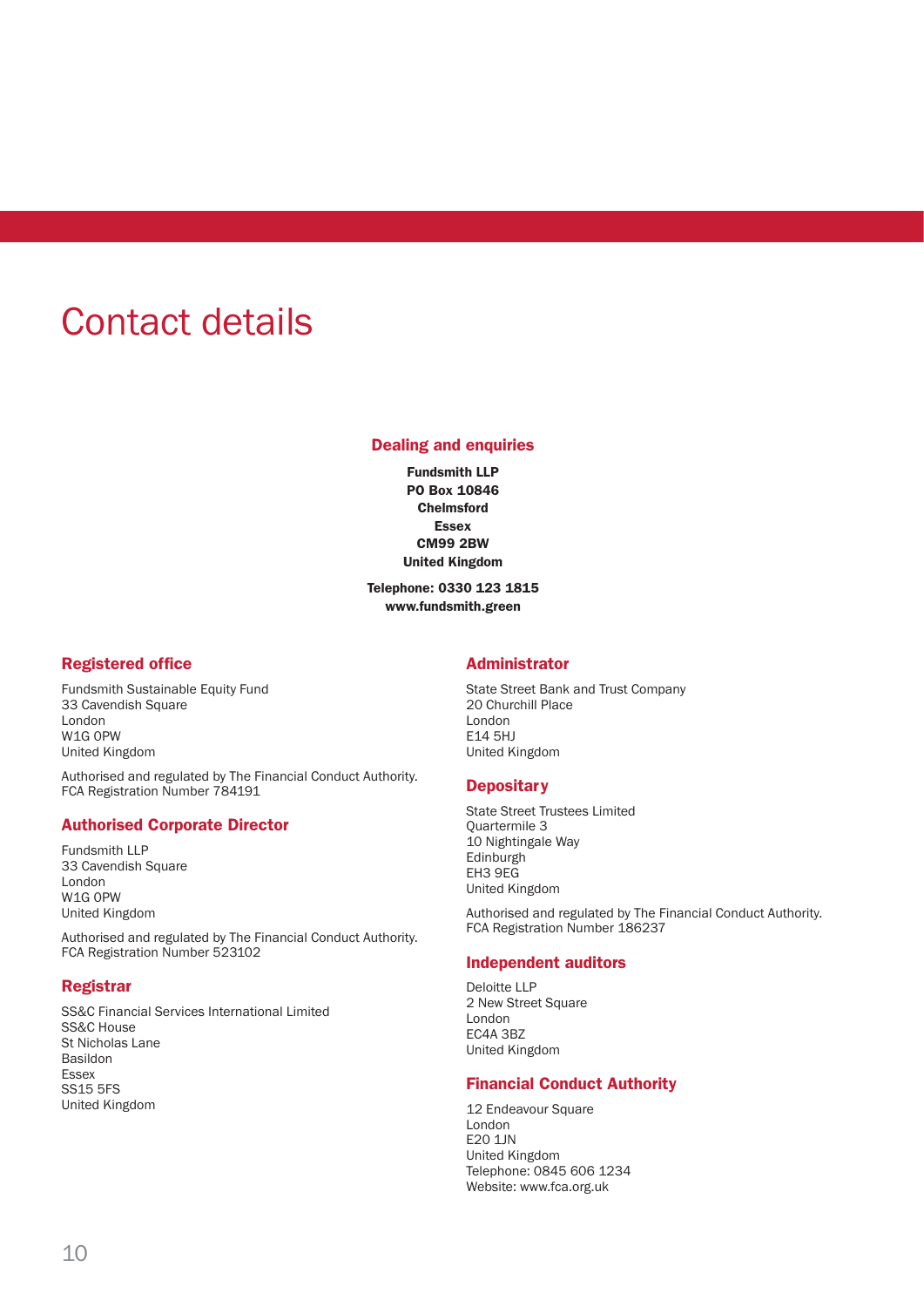